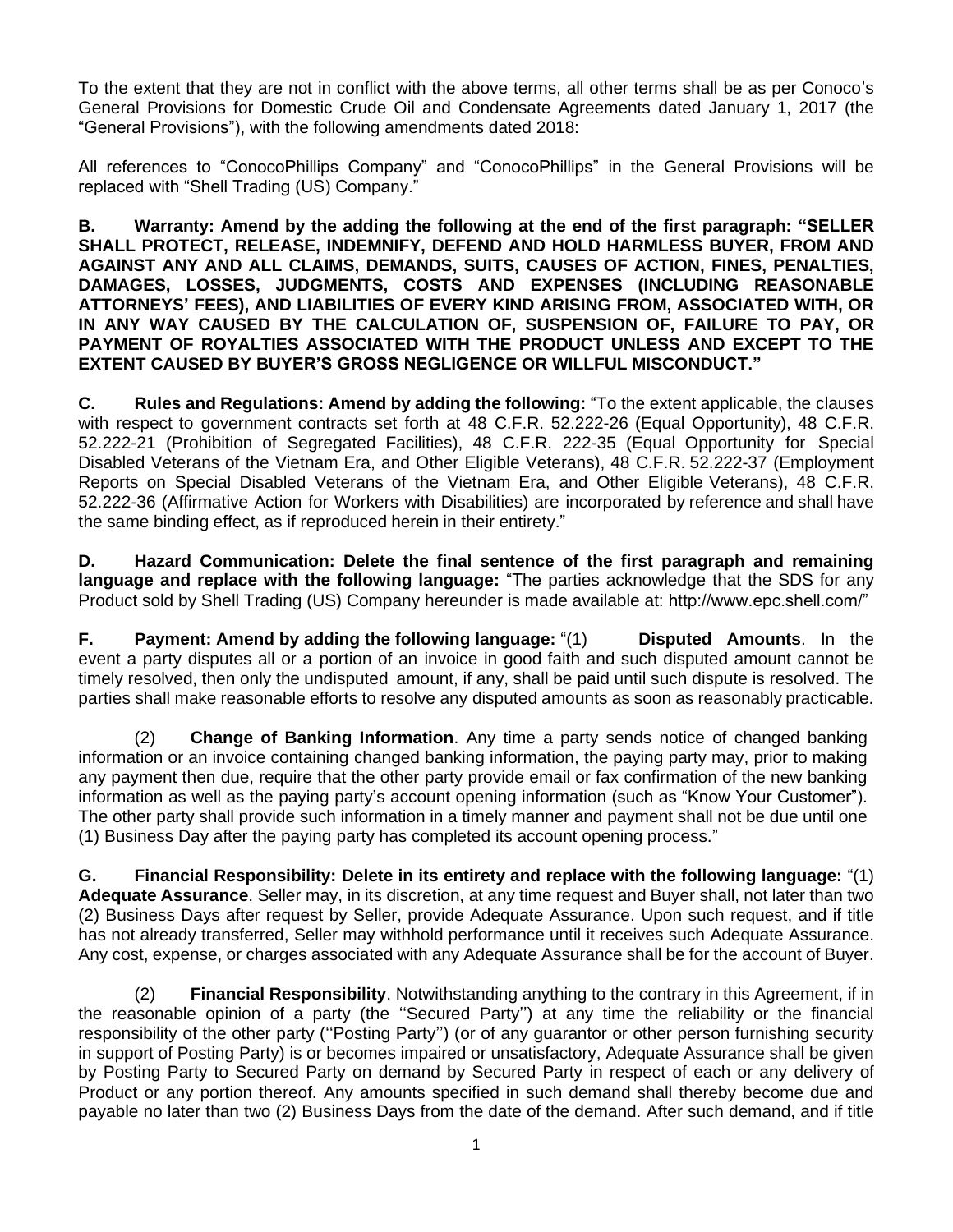has not already transferred, the Secured Party may withhold performance until it receives such Adequate Assurance. Any cost, expense, or charges associated with any Adequate Assurance procured pursuant to this Section shall be for the account of the party providing such. If Buyer exceeds the credit line Seller established for Buyer, which Seller may establish and modify in its sole discretion from time to time, Seller may demand Adequate Assurance pursuant to this Section.

(3) If at any time Adequate Assurance (or other financial assurance) previously provided is considered insufficient by the Secured Party, (whether due to a subsequent increase in financial exposure or otherwise), or fails to meet the requirements herein, then the Secured Party may require the posting of additional or substitute Adequate Assurance no later than two (2) Business Days after the request."

**H. Default and Remedies: Delete in its entirety and replace with the following language: "H. Default and Liquidation; Termination:** (1) For purposes of this Agreement, an event of default ("Event of Default") shall mean with respect to a party or, the guarantor of such party, if any, any of the following: (a) the failure by such party or its guarantor, if any, to make, when due, any payment required under this Agreement, or any guaranty given in support of this Agreement, if such failure is not remedied within five (5) Business Days after receipt of written notice; (b) the failure by such party to provide, increase, or replace Adequate Assurance when due, if such failure is not cured within five (5) Business Days after receipt of written notice; or (c) the occurrence of an Insolvency Event.

(2) If an Event of Default occurs and is continuing, the non-defaulting party may, without limiting any other rights and remedies that may be available to the non-defaulting party under this Agreement or otherwise, (a) offset all or any portion of any amounts owed by the defaulting party to the non-defaulting party against any amounts owed by the non-defaulting party to the defaulting party, (b) apply any prepayments made, or Adequate Assurance posted, by the defaulting party to the non-defaulting party against any amounts that are owed to the non-defaulting party, (c) if the non-defaulting party is the Seller, suspend deliveries until all amounts due for all previous deliveries to the defaulting party have been paid in full; provided, however, to the extent the non-defaulting party sustains damages related to the suspension of deliveries, the defaulting party shall pay such damages to the non-defaulting party, (d) place the defaulting party on a pre-pay basis, if the defaulting party is the Buyer, and/or (e) terminate this Agreement pursuant to Section H(5) or terminate all Transactions pursuant to Section H(3), as applicable.

(3) If an Insolvency Event occurs and is continuing, the non-defaulting party ("Liquidating Party") may, by written notice to the defaulting party, designate a day no earlier than the day such notice is effective and no later than twenty (20) days after such notice is effective as an early termination date ("Early Termination Date"). On the Early Termination Date, all transactions between the parties for the purchase and sale of all Products, whether governed by these Provisions or otherwise (the "Transactions"), shall be terminated except as provided herein ("Terminated Transactions"). If an Early Termination Date has been designated, the Liquidating Party shall in good faith calculate the Settlement Amount of all Terminated Transactions as of the Early Termination Date (or as soon thereafter as reasonably practicable). The Liquidating Party shall aggregate all amounts due between the parties into a single net amount (the "Termination Payment") by aggregating or setting off, as appropriate, (i) the Settlement Amount for each Terminated Transaction, (ii) all Unpaid Amounts owed to the Liquidating Party, and (iii) all Unpaid Amounts owed to the defaulting party; provided, however, if the net of the Settlement Amounts for all such Terminated Transactions would be an amount owing to the defaulting party, then such net amount shall be zero for purposes of determining the Termination Payment. The Liquidating Party shall notify the defaulting party in writing of the amount of the Termination Payment due from the defaulting party, along with reasonable detail regarding the calculation of such amount. The defaulting party shall pay the Termination Payment to the Liquidating Party within two (2) Business Days after receipt of such notice, with interest (per Section F) from the Early Termination Date until paid. If an Early Termination Date is designated, the Liquidating Party may set-off any amount payable by the Liquidating Party or any of its Affiliates to the defaulting party under this Agreement or otherwise, against any amounts payable by the defaulting party to the Liquidating Party or any of its Affiliates under this Agreement or otherwise. The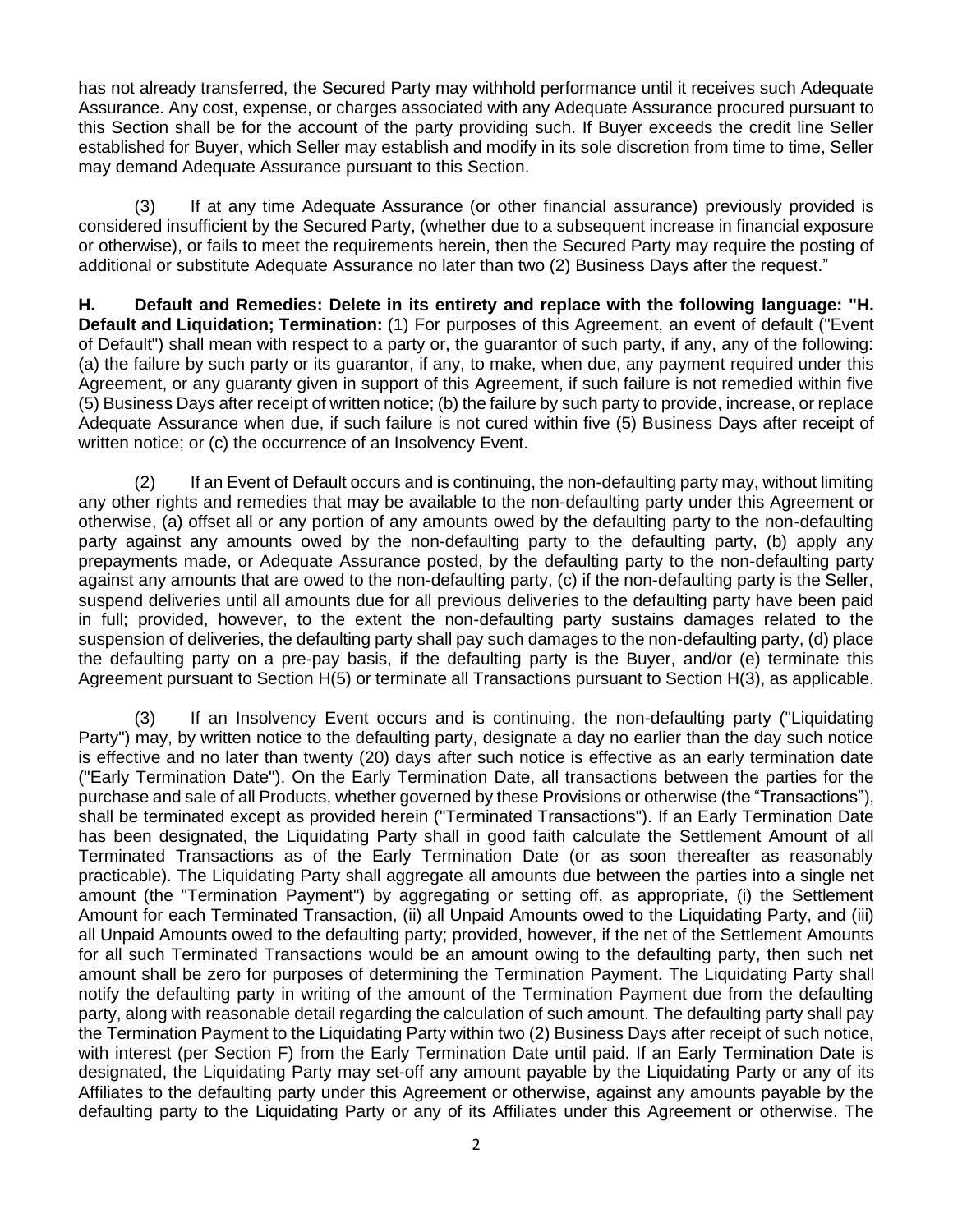Liquidating Party may also apply any Adequate Assurance posted by the defaulting party to the Liquidating Party or any of its Affiliates against any amounts owed to the Liquidating Party. This Section H(3) shall be in addition to any right of setoff or other rights and remedies to which any party is otherwise entitled (whether under this Agreement, by operation of law, or otherwise). If an obligation is unascertained, the Liquidating Party may in good faith estimate that obligation and set-off in respect of the estimate, subject to the Liquidating Party accounting to the defaulting party when the obligation is ascertained.

(4) The parties acknowledge and agree that (1) this Agreement is a "Forward Contract" and (2) each party is a "Forward Contract Merchant" both as defined in Title 11 of the United States Code, 11 U.S.C. §§ 101 et seq., as amended from time to time.

(5) Notwithstanding anything to the contrary contained in this Agreement, if an Event of Default (other than an Insolvency Event) occurs and has not been remedied pursuant to Section H(1), the nondefaulting party shall be entitled to terminate this Agreement, whereupon the non-defaulting party shall have all remedies that may be available to it under this Agreement or by law."

## **O. Indemnity: Delete this section in its entirety.**

**T. Assignment: Amend by adding the following:** "For the purpose of this Agreement, a merger constitutes an assignment subject to this provision. Notwithstanding the foregoing, Seller may, without Buyer's consent, assign all or a portion of its rights to receive and obtain payment under this Agreement in connection with any finance, securitization or bank funding arrangements, provided such assignment does not contravene any applicable law, regulation or decree binding upon Buyer. Any payment made by Buyer to the payee specified in Seller's invoice in respect of Product delivered hereunder shall be in full discharge of Buyer's payment obligations to Seller under this Agreement. Any such assignment will not detract from Seller's obligations under this Agreement."

**V. Trade Controls and Boycotts, Export Compliance, and Anti-Corruption: Delete Section V(3) and replace with the following: "**(3) **Anti-Corruption**. "Each Party represents and warrants that in connection with this Agreement and related matters: (i) it is knowledgeable about Anti-Corruption Laws and will comply with those laws; (ii) it has not made, offered, authorized, or accepted, and will not make, offer, authorize, or accept, any payment, gift, promise, or other advantage, whether directly or through any other person, to or for the use or benefit of any government official or any other person where that payment, gift, promise, or other advantage would comprise a facilitation payment or violate the relevant Anti-Corruption Laws; (iii) it will maintain adequate internal controls and procedures, including but not limited to ensuring that all transactions are accurately recorded and reported in its books and records to reflect truly the activities to which they pertain, such as the purpose of each transaction, with whom it was entered into, for whom it was undertaken, or what was exchanged; (iv) it will retain such books and records for the longer of the period required by applicable law or a Party's own retention policies; (v) in the event a Party becomes aware it has breached an obligation in this paragraph, it will immediately notify the other Party, subject to the preservation of legal privilege; and (vi) only a Party shall pay any invoice without the prior written consent of the other Party. Subject to antitrust law and the preservation of legal privilege, on reasonable notice each Party, at its own expense, shall have a right to audit the other Party's relevant books and records with respect to compliance with this paragraph. In all its dealings for or on behalf of Shell in connection with this Agreement and the business resulting therefrom, the other Party acknowledges that it has made itself aware of and shall either adhere to or adopt equivalent principles to the Shell General Business Principles (www.shell.com/sgbp) and the Shell Code of Conduct [\(http://www.shell.com/home/content/aboutshell/who\\_we\\_are/our\\_values/code\\_of\\_conduct/\)](http://www.shell.com/home/content/aboutshell/who_we_are/our_values/code_of_conduct/)."

**W. Definitions: Amend by adding the following definitions in their appropriate alphabetical order:** "Adequate Assurance" means either (i) an irrevocable stand-by letter of credit in a form and for a commercially-reasonable amount acceptable to Secured Party opened or confirmed by a Qualified Institution, or (ii) cash or prepayment in immediately available funds in a commercially-reasonable amount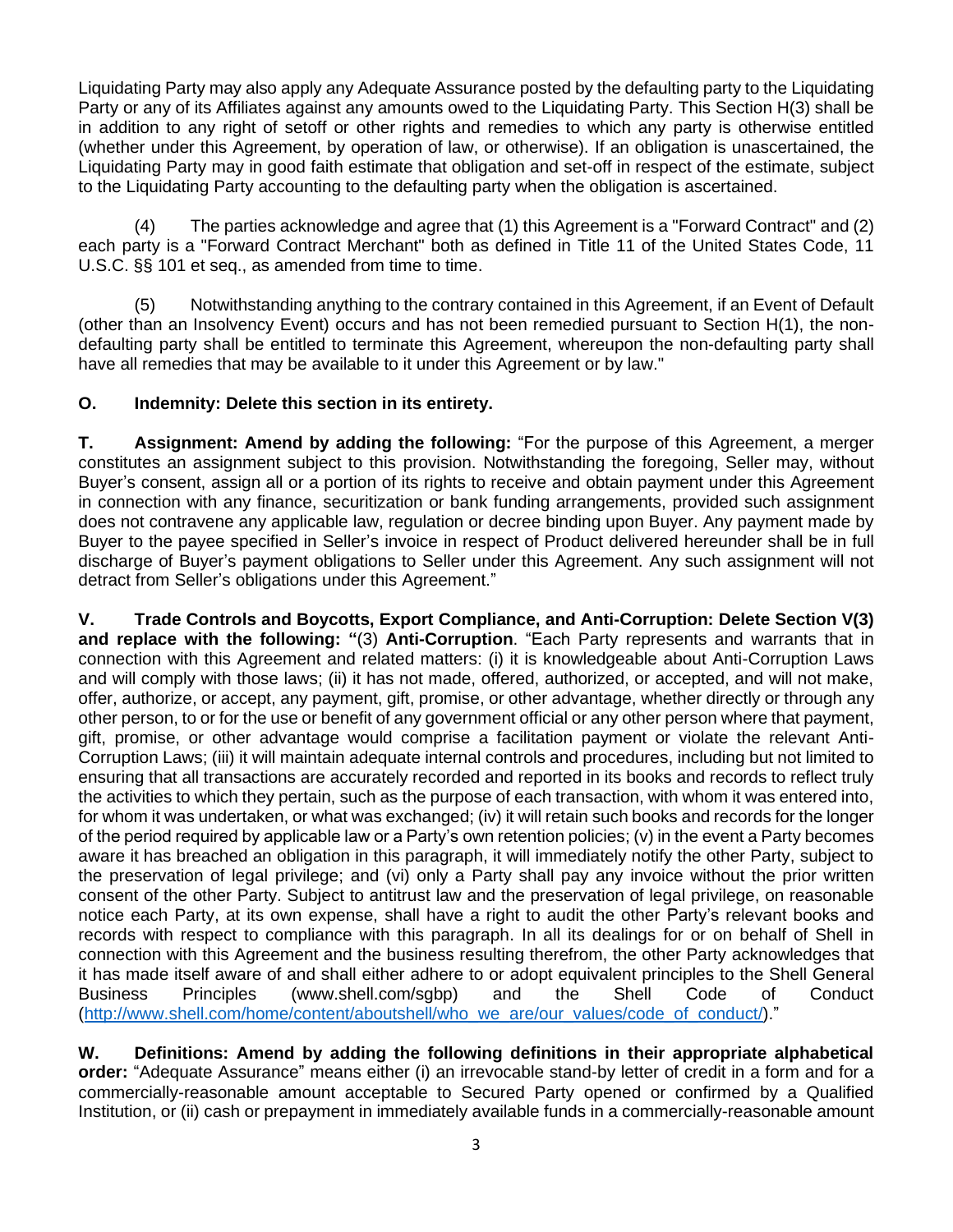acceptable to the Secured Party, at the option of the party providing the Adequate Assurance.

"Affiliate" means, in relation to any person, an entity controlled, directly or indirectly, by the person, any entity that controls, directly or indirectly, the person or any entity directly or indirectly under common control with the person. For this purpose, "control" of any entity or person means the direct or indirect ownership of 50% or more of the voting power of the entity or person.

"Agreement" means these General Provisions, as amended, (including, where applicable, the Attachments attached hereto) together with a Confirmation.

"Anti-Corruption Laws" means (a) the United States Foreign Corrupt Practices Act of 1977; (b) the United Kingdom Bribery Act 2010; and (c) all applicable laws that prohibit money laundering or otherwise dealing in the proceeds of crime or the bribery of, or the providing of unlawful gratuities, facilitation payments, or other benefits to, any government official or any other person.

"Confirmation" means a confirmation setting forth the trade details of a Transaction between the parties either (i) in the form of an electronic confirmation and matched by the agreed upon electronic confirmation matching system, or (ii) absent the ability to confirm a Transaction through an electronic confirmation matching system, by written confirmation.

"Insolvency Event" means the party or its guarantor (i) makes a general assignment for the benefit of its creditors, (ii) commences a proceeding under applicable bankruptcy law or other law for the relief of debtors, (iii) files a petition seeking to take advantage of any other law relating to bankruptcy, insolvency, reorganization, winding-up, or composition or readjustment of debts, (iv) has a trustee, custodian, conservator, receiver or similar official appointed for it, or for a substantial part of its property; (v) becomes insolvent or is unable to pay its debts as they become due; or (vi) becomes subject to any involuntary bankruptcy, reorganization, debt arrangement, or other proceeding under any applicable bankruptcy, insolvency or other similar law for the relief of debtors or any dissolution or liquidation proceeding is instituted against the party or its guarantor;

"Qualified Institution" means (i) the U.S. office of a commercial bank or trust company (which is not an Affiliate of either party) organized under the laws of the United States (or any state or political subdivision thereof), or (ii) the U.S. branch of a foreign bank (which is not an Affiliate of either party), in each case having assets of at least ten billion dollars (\$10,000,000,000), and having a credit rating of at least A- by Standard's & Poor's and at least A3 by Moody's, acceptable to Secured Party.

"Settlement Amount" of a Terminated Transaction means the amount, as calculated by the Liquidating Party in a commercially reasonable manner, which the Liquidating Party would pay to or receive from a third party in an arm's-length transaction as consideration for the third party's entering into a new transaction (discounted to net present value as of the Early Termination Date) in which: (a) the Liquidating Party holds the same position as it currently holds in the subject Terminated Transaction; (b) the third party holds the same position as the Defaulting party holds in the subject Terminated Transaction; and (c) the new transaction has economic terms and conditions substantially the same in all respects to the economic terms and conditions of the subject Terminated Transaction; provided, however, that in making such determination, the Liquidating Party may consider, among other things, quotations from leading dealers in the relevant market, and/or its own internal valuation for such Terminated Transaction kept in the ordinary course of its business; provided, further, that nothing herein shall require the Liquidating Party to enter into any replacement transactions for the Terminated Transactions.

"Special Provisions" means any additional terms, of modifications of existing terms, agreed to between the parties to a Transaction in a Confirmation.

"Unpaid Amounts" means any unpaid amounts payable under this Agreement and all Terminated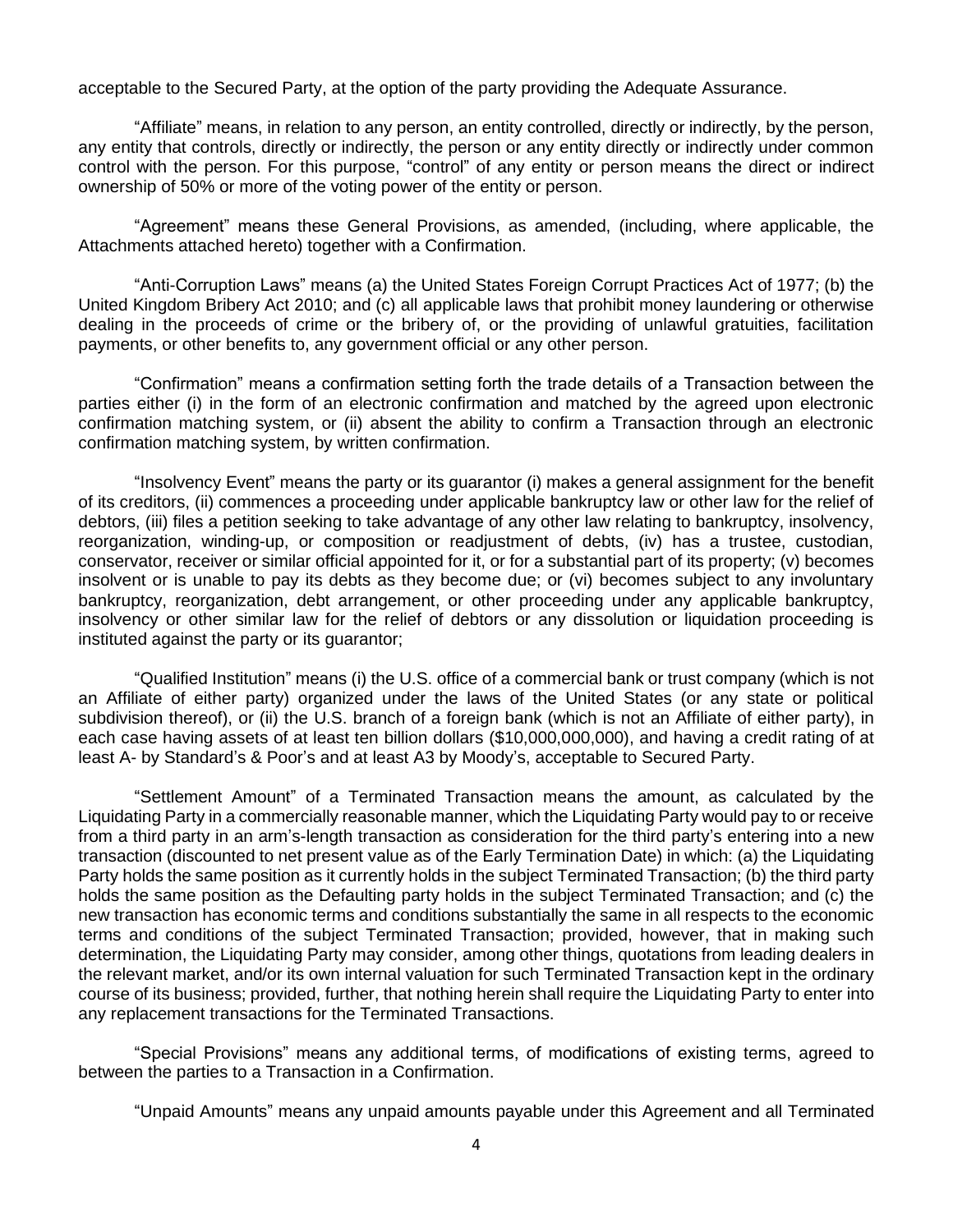Transactions, whether due prior to or after any Early Termination Date (but excluding any Settlement Amounts), including but not limited to attorneys' fees and other expenses payable, as well as any other amounts payable by the Defaulting party to the Liquidating Party.

**Insert a new section (Section X) as follows: "X. Netting:** This Section X shall only apply if the parties have not executed a separate agreement to provide for the net settlement of amounts owed for Products:

(1) **Purpose**. The parties are selling to and buying from each other various quantities of Products at stated prices, or are exchanging with each other various quantities of Products at stated differentials under existing Agreements. For purposes of this Net Settlement Arrangement (defined below), Agreements shall not include contracts in the nature of division orders. With respect to deliveries of Product under the Agreements, the parties agree to engage in net settlement arrangements (the "Net Settlement Arrangement") for the purpose of making payments (and thereby settling the parties' respective accounts) for the existing or future purchase and sale of Products.

(2) **Procedure**. For each calendar month in which sales or exchange transactions occur (a "Transaction Month"), each party shall determine the sales price for the Products sold to the other party and the exchange differentials, if any, due from such other party under the Agreements according to the respective pricing provisions contained therein, to determine the total amount owed by such other party. The parties shall continue to issue invoices to each other in the normal course of business. In addition, after the receipt of all invoices and at least three business day before the 20th day of the month following the Transaction Month, each party shall (a) issue a statement showing all invoice amounts for both parties and the difference resulting after offsetting the total amount each party owes to the other party (the "Net Settlement Amount"), and (b) confer by telephone and compare and confirm the Net Settlement Amount. The Net Settlement Amount shall be paid by the party hereto owing the greater amount by paying such difference to the party hereto owing the lesser amount in accordance with this Agreement.

(3) **Disputed or Unverified Amounts**. If any invoice or portion of an invoice is disputed in good faith or cannot be timely verified and approved for payment, such invoice or portion of such invoice shall not be held for payment under the Net Settlement Arrangement, provided that an invoice that is partially verified or disputed shall be included in the Net Settlement Arrangement to the extent that it is verified or undisputed. Notwithstanding the foregoing, each party agrees to use every reasonable effort to achieve the objective of timely verification of invoices in order to permit payment of such invoices pursuant to the terms of this Agreement in the month following the Transaction Month and no dispute or lack of verification shall excuse participation in the Net Settlement Arrangement.

(4) **Effect on Other Agreements**. Except as expressly provided herein, existing Agreements between the parties hereto shall continue in effect and shall not otherwise be affected by this Section X. Notwithstanding the provisions hereof, nothing in this Agreement shall have the effect of amending or modifying the pre-payment provisions or the liquidation provisions under this Agreement or any existing or future Agreement between the parties."

**Insert a new section (Section Y) as follows: "Y. Dispute Resolution:** (1) Any dispute, controversy or claim arising out of or in connection with this Agreement, whether in tort, contract, under statute or otherwise, including any question regarding its existence, validity, interpretation, breach or termination, and including any non-contractual claim, shall be finally and exclusively resolved by arbitration under the rules of the American Arbitration Association ("AAA") (the "Rules"), which Rules are deemed to be incorporated by reference into this Agreement. The arbitral tribunal (the "Tribunal") shall consist of three arbitrators, unless the amount in controversy is less than one-hundred thousand dollars (\$100,000), in which case the Tribunal shall consist of one arbitrator, in any case to be appointed in accordance with the Rules. The seat of the arbitration shall be Houston, Texas. The language of the arbitration shall be English. The appointing authority shall be AAA. Any award rendered by the Tribunal shall be made in writing and shall be final and binding on the parties. The parties undertake to carry out the award without delay.